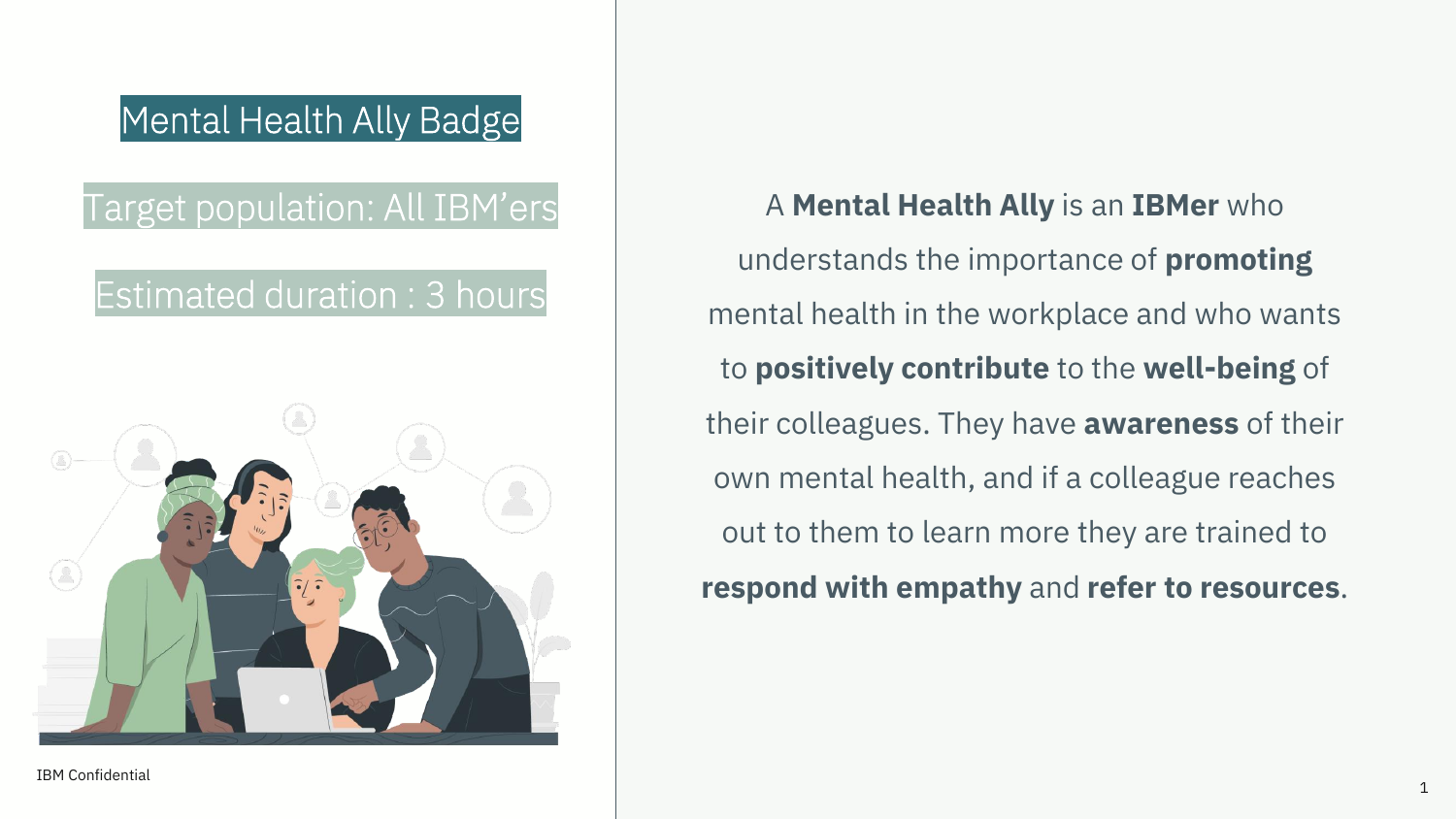## 3 Modules:

**Recognize** a change in behavior in yourself and others

## Respond

to others with a supportive conversation

# Guide

yourself or others to appropriate resources and support



#### 1. Mental Health Fundamentals

Learn what mental health is, why it matters in the workplace, and how to promote positive mental health

#### 2. Self-care

Learn how to practice self-care and how to look after yourself

#### 3. Workplace stress

Identify signals of stress and distress in and around you, and learn how to handle it

#### 4. A stigma-free workplace

Learn how to behave without stigmas or prejudices that can prevent empathetic listening and inclusive behaviors toward anyone having mental health challenges

#### 5. Empathetic listening

Learn how to listen and communicate with empathy

#### 6. Inclusive behaviors

Identify inclusive behavior and learn how to incorporate and promote it for better mental health

#### 7. Support yourself and others

Learn why workplace mental health matters, how IBM commits to ensuring employee health and well-being and what you can do to support yourself and others

#### 8. Resources

Explore IBM health and safety, well-being and mental health resources

#### 9. Next steps

Learn how to contribute to building a workplace where mental health is everyday health, everywhere at IBM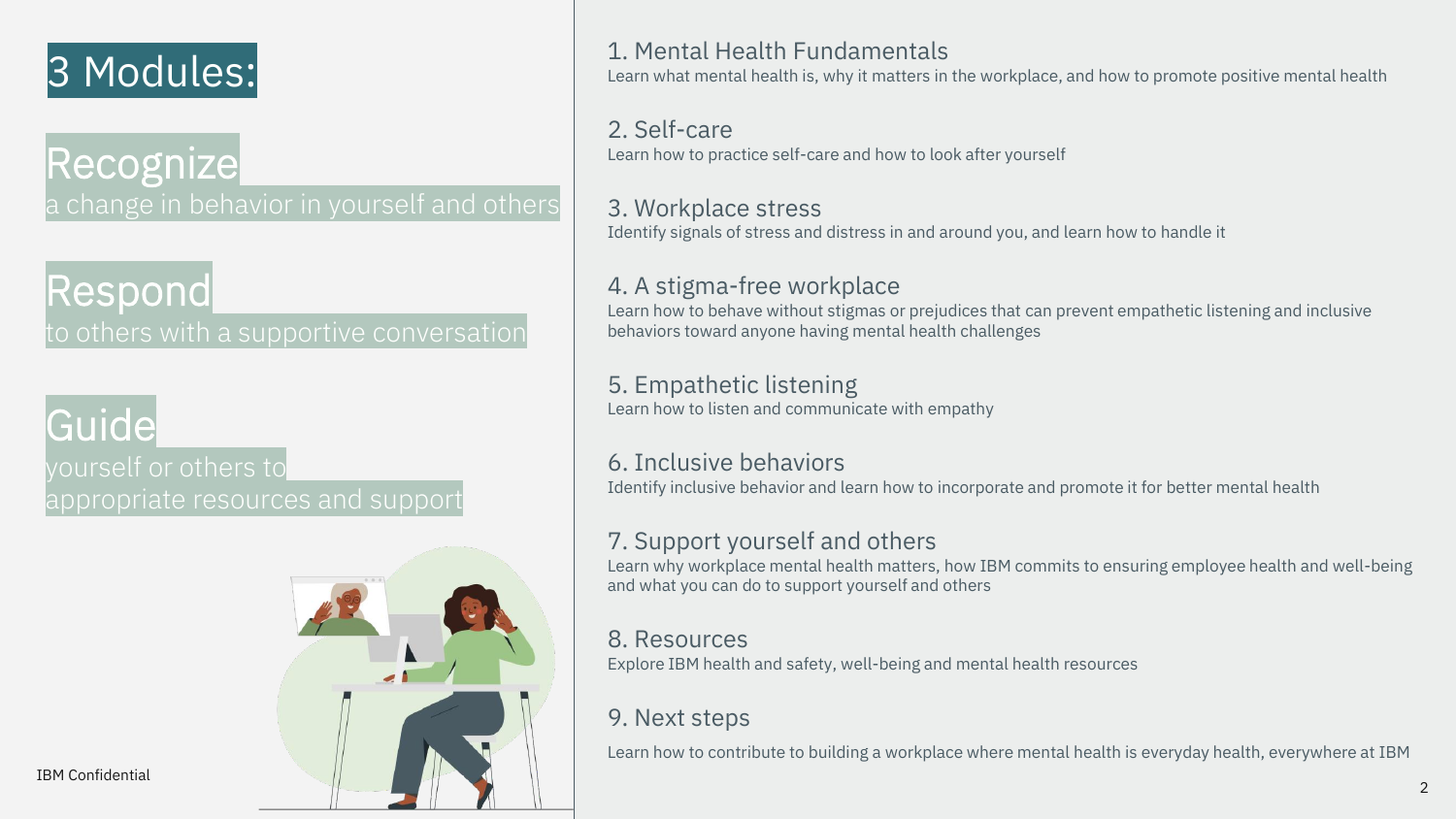## Since soft launch Oct. '21

### 11.774 have started the training

7559 completed the training

2464 badge applications started

#### 2161 badges issued



*"Also - just wanted to say to the team that put this training together how excellent it is. I've done many training courses at IBM through YL but felt the content and approach on this one were really top quality. It's on a par with (and in some cases even better) than some of the accredited external mental health training I've seen and I think this is going to be so so valuable to so many IBMers and our company as a whole - big kudos to the team and much gratitude!"*

| $\star \star \star \star \star$ 5 out of 5                |       |               |
|-----------------------------------------------------------|-------|---------------|
| Average rating by 379 learners<br>$4,93^{\star}$ out of 5 |       |               |
|                                                           | ***** | 353           |
|                                                           | ★★★★☆ | 74            |
|                                                           | ★★★☆☆ | $\mathcal{P}$ |
|                                                           | ★★☆☆☆ |               |
|                                                           | ★☆☆☆☆ |               |
|                                                           |       |               |

IBM Confidential